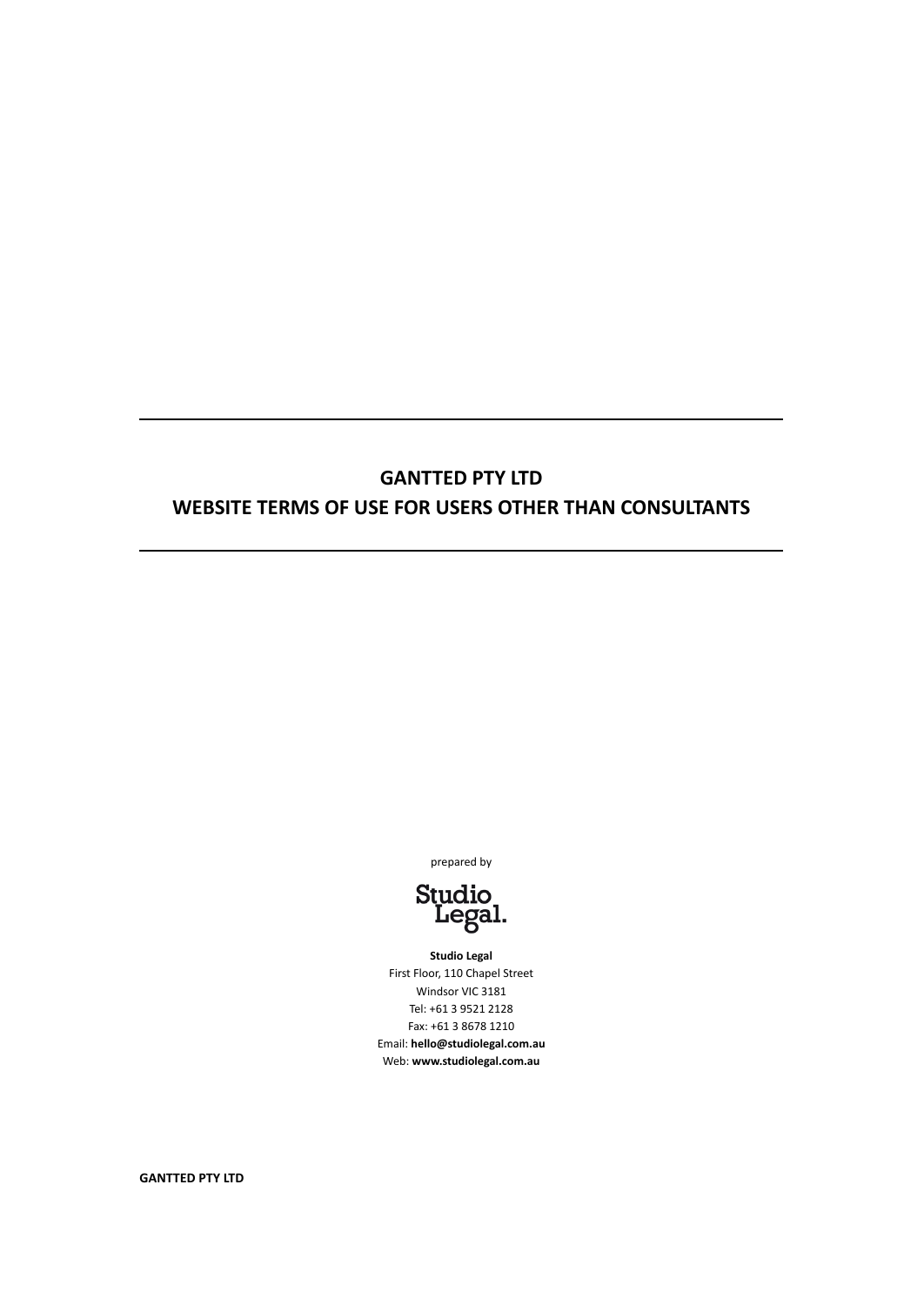#### **WEBSITE TERMS OF USE FOR USERS OTHER THAN CONSULTANTS**

The Gantted website located at www.gantted.com (the "**Website***"*), is owned, controlled and operated by Gantted Pty Ltd (ABN 35 644 386 167) ("**we**", "**us**", "**our**", or "**Gantted**").

The terms and conditions set out below ("**Terms of Use**") apply to use of the Website by you (the "**User**", "**you**" or "**your**") when you use the Website as a User other than a Consultant. Additional terms and conditions apply if you register to use the Website as a Consultant. The Website is available for you to use conditional on your acceptance of these Terms of Use.

### **BY ACCESSING OR USING THE WEBSITE, YOU AGREE TO BE LEGALLY BOUND BY THESE TERMS OF USE.**

## **IF YOU DO NOT AGREE TO THESE TERMS OF USE, YOU SHOULD STOP ACCESSING OR USING THE WEBSITE IMMEDIATELY.**

We reserve the right to amend these Terms of Use at any time. Notice of any amendments will be displayed on the Website and sent to all Registered Users by email. Your continued use of the Website following any change(s) to the Terms of Use shall mean that you accept such change(s) and that you will be bound by the Terms of Use as varied.

By accepting these Terms of Use, you also acknowledge that you have read our Privacy Statement available gantted.com/policy and to the extent permitted by law, you consent to how we collect, handle and use your Personal Information in accordance with our Privacy Statement. Where required, we will provide separate notice and request your consent as referenced in the Privacy Statement.

Any questions about these Terms of Use can be directed to info@gantted.com.

#### **PLEASE CAREFULLY NOTE BEFORE READING:**

- These Terms of Use apply to Users other than Consultants. Consultants are subject to a separate set of Terms of Use available via our Website.
- Capitalised words are defined in the Definitions Section in clause 19.1 or otherwise in the body of the Terms of Use.
- You must be a Registered User to use the Website.
- If you are a Consumer, the Website Services come with Consumer Guarantees under the ACL.
- If you are a Consumer, nothing in these Terms (including, without limitation, the disclaimers of liability contained in clause 12 and limitations of liability contained in clause 13) is intended to limit or exclude your Consumer Guarantees.
- Subject to any rights which you may have as a Consumer or otherwise at law, your use and access of the Website is provided on an "as is" basis and entirely at your own risk.
- Your ability to hold us responsible for any loss or damage that you may suffer from accessing or using the Website may be significantly restricted.
- You are solely responsible for compliance with all laws and regulations applicable to your use of the Website and the supply of Services under Project Contracts.
- There are restrictions that apply to your use of the Website, and there are significant consequences if you do not comply with such restrictions.
- You may be required to indemnify us for certain loss or damage that we may suffer from your breaching these Terms of Use.
- If you input or upload any User Content to the Website, you provide us with a licence to use the Intellectual Property subsisting in that User Content.
- We collect, handle and use your Personal Information in accordance with our Privacy Statement.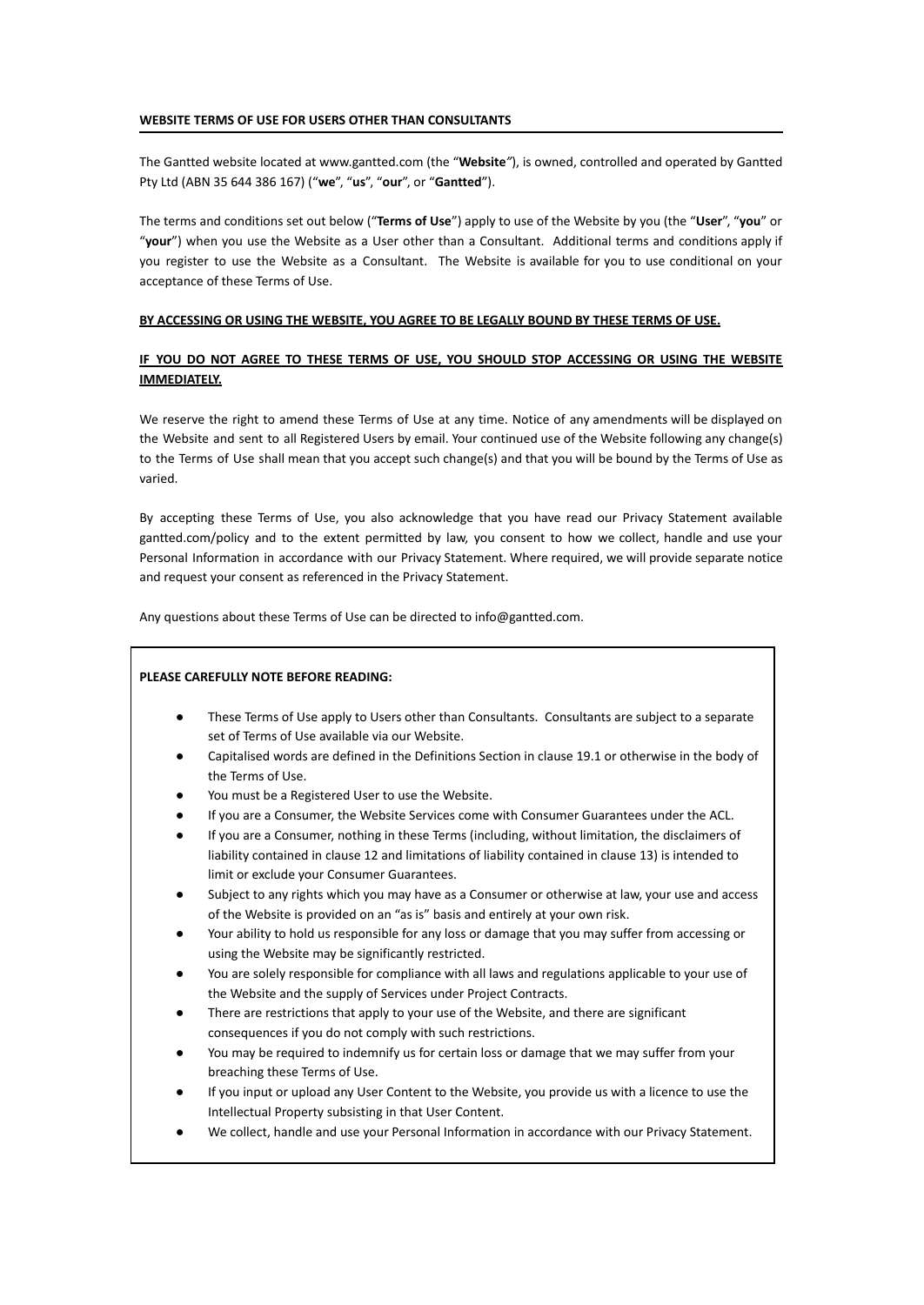# **1. Application**

- 1.1 These Terms of Use apply to all Users other than Consultants, whether or not the User is a Registered User. By visiting, viewing, browsing, accessing, creating a User Account, or otherwise using the Website, you accept and agree to comply with these Terms of Use. Consultants are subject to a separate set of Terms of Use available via our Website.
- 1.2 These Terms of Use comprises of this document, our Privacy Statement and such other policies that we may introduce or amend from time to time, all of which are incorporated herein by reference. We will give you reasonable notice of a new policy or changes to the Terms of Use by posting on our Website or otherwise notifying you on the Website. By continuing to access or use the Website, or continuing to maintain a User Account, after we have given notice of an introduction of a policy or variation of these Terms of Use, you agree to continue to be bound by the Terms of Use as varied.
- 1.3 You must be 18 years old to use the Website and to create a User Account. By accessing the Website and/or creating a User Account, you warrant that you have legal capacity to agree and to be bound by these Terms of Use.

# **2. Description of Website and Website Services**

- 2.1 Subject to clause 2.2 and the other terms of the Terms of Use, Gantted operates the Website. The Website connects Builders/Property Developers ("**Builders/Property Developers**") seeking consultants ("**Consultants**") to supply certain services, such as design, architectural or other services, ("**Project Services**") and Consultants willing to supply certain Project Services to Builders/Property Developers, by providing intermediary functions and services ("**Website Services**") as follows:
	- a. Guests can browse the Website for information about the Website Services;
	- b. Registered Users can create their profiles via the Website;
	- c. Where the Registered User is a Builder/Property Developer, they can make offers Consultants to supply Project Services via Project Posts or directly via the Directory, and chat with Consultants via the Website to form Project Contracts; and
	- d. Where the Registered User is a Consultant, they can submit Project Proposals in relation to Project Posts via the Website, and chat with Builders/Property Developers that have posted Project Posts to form Project Contracts. Consultants are unable to see other Consultants registered on the Website.
- 2.2 We reserve the right to introduce additional functions and services on the Website and to alter existing Website Services at any time without notice to Users.
- 2.3 All information related to the services to be performed is supplied by Users (Builder/Property Developer and Consultant). We reserve the right to review, approve or verify any information provided by Users prior to publication on the Website.
- 2.4 You expressly agree that we have no responsibility and make no warranty as to the truth or accuracy of any aspect of any information provided by Users, including, but not limited to, the ability of Consultants to provide services or the honesty or accuracy of any information provided by Users.
- 2.5 If you are a Consumer, the Website Services come with Consumer Guarantee under the ACL. If you are a Consumer, nothing in these Terms of Use (including, without limitation, the disclaimers of liability contained in clause 12 and limitations of liability contained in clause 13) is intended to limit or exclude your Consumer Guarantees.

# **3. Licence to use Website**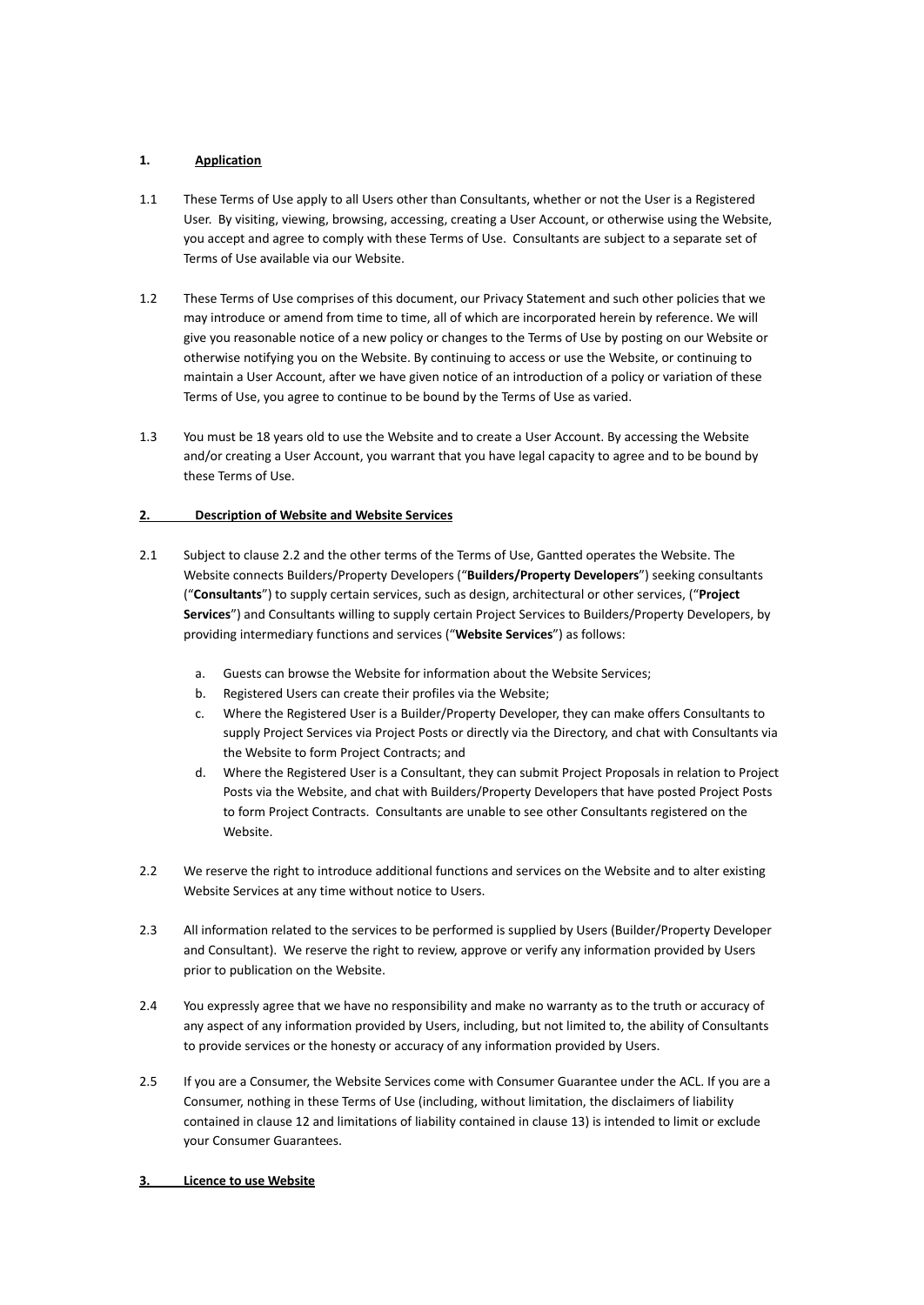- 3.1 Subject to the terms of these Terms of Use, we agree to grant you a limited, personal, non-exclusive, non-transferable, conditional and revocable licence to view, access and use the Website.
- 3.2 We may terminate the licence provided to you under clause 3.1 when you breach these Terms of Use or for any other reason (in our sole discretion).

## **4. User Account**

- 4.1 In order to access some of the functionality of the Website, you must register a user account on the Website ("**User Account**"). User Accounts can be set up according to this clause. If you do not have a User Account, you will not be able to access all of the functionality of the Website. A User Account can only be created in the name of a Builder/Property Developer or Consultant.
- 4.2 You can register a User Account by providing us with a username, password, email address, full name and such other details as we reasonably require from time to time.
- 4.3 In order to register as a Builder/Property Developer, in addition to the information in clause 4.2, you must also provide us with your company name, position within the company and mobile telephone number. By registering or attempting to register as a Builder/Property Developer, you warrant that you hold all current permits and licenses you require to operate as a builder or property developer in the state or territory in which you are operating in Australia. We reserve our right to demand for you to provide us copies of any permits or licences at any time.
- 4.4 You will be required to create a unique password to obtain access to your User Account ("**Password**"). You are solely responsible for maintaining the confidentiality of your Password and undertake not to allow the security of your User Account to be compromised through misuse of your Password. You must immediately notify us of any suspected misuse of your Password.
- 4.5 Before your User Account will be registered, we may vet the information you have provided to us, either by contacting you directly or by checking third party sources, such as LinkedIn to determine, in our absolute sole discretion, whether you are a suitable and appropriate to hold the relevant User Account on our Website. We are not required to provide you with any reasons should be deem you unsuitable or not appropriate for a User Account.
- 4.6 Without limiting any other rights which we may have to communicate with you, you agree that we may send e-mails to the nominated e-mail address for your User Account for notification purposes regarding the Website (including in relation to any updates to these Terms of Use and Privacy Notice) and to verify your identity.
- 4.7 We maintain the right at all times in our sole unfettered discretion and without prior notice to refuse to register, terminate or suspend any User Account, and to remove access to, or suspend the use of, any specific functions associated with any User Account (such as Builder/Property Developer functions). We may refuse to register a User Account for a Builder/Property Developer if, in our absolute discretion, the Projects offered by the Builder/Developer are not appropriate for the Website or the Builder/Developer does not have the necessary licences and permits to hold a Builder/Property Developer User Account on the Website as determined by us at our absolute discretion.
- 4.8 You agree to not transfer your User Account to any other person, or allow access to your User Account by another person unless expressly authorised by us or these Terms of Use.
- 4.9 Once your User Account has been registered:
	- a. Builders/Property Developers can see the following information (at a minimum) about Consultants: full name, company name, position in the company, location, Category or Categories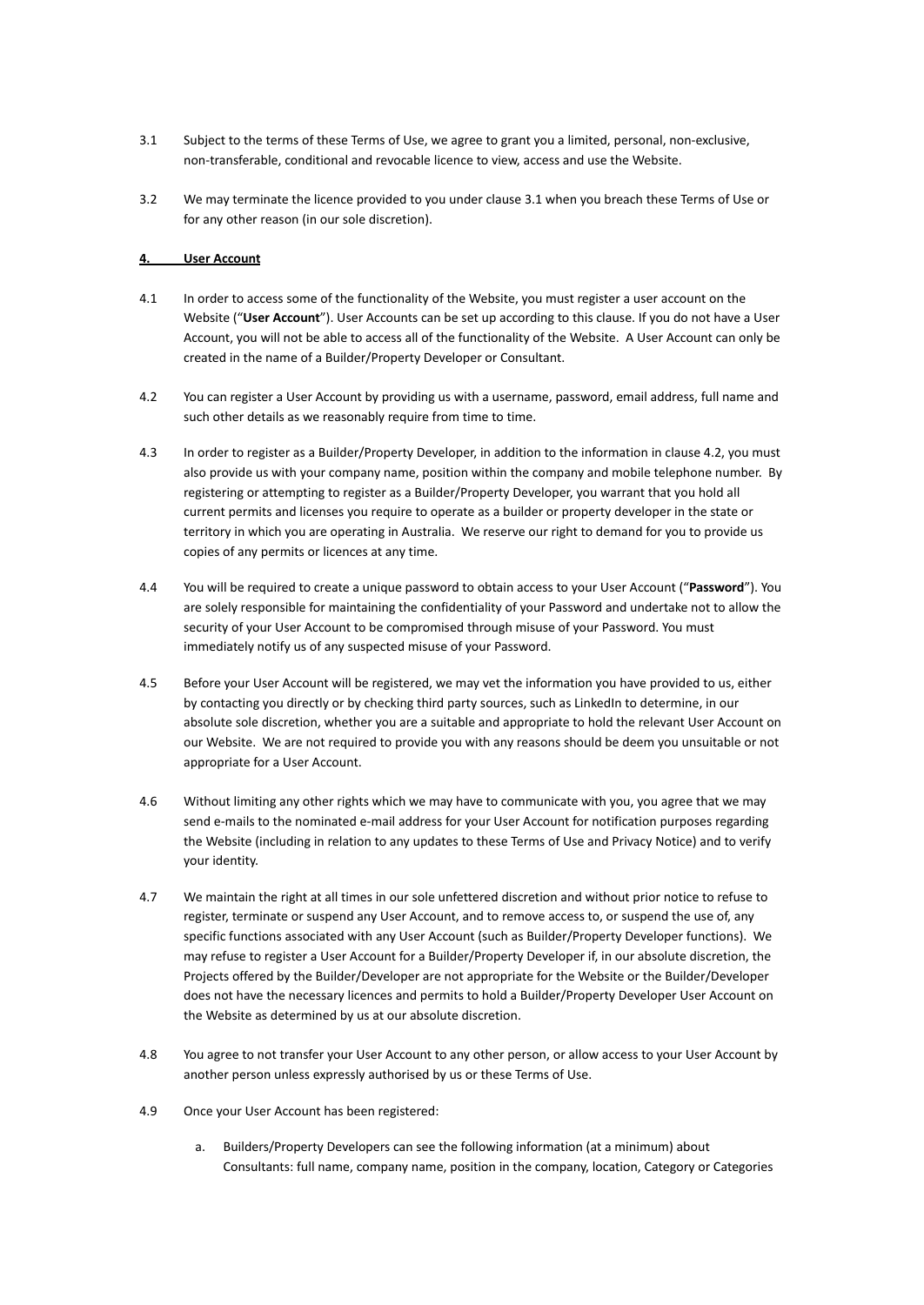of services provided, description of Consultant, skills, live Project Proposals, date of sign-up to Gantted, date of most recent Project Contract and Reviews; and

b. Consultants can see the following information (at a minimum) about Builders/Property Developers: full name, company name, position in the company, location, description of the company, description of the company, date of sign-up to Gantted and Reviews.

## **5. Projects, Project Posts and Project Proposals**

- 5.1 Subject to clause 9 and the Consumer Guarantees and Disclaimers in clause 11, Builders/Property Developers may upload an accurate and complete post outlining details of a Project ("**Project**"), which will then be published on the Website and be made available to all Consultants registered on the Website to bid on. Alternatively, Builders/Property Developers may contact select Consultants directly via the directory on the Website ("**Directory**") with an offer for the Consultant to supply Project Services to the Builder/Property Developer.
- 5.2 For each Project, Builders/Property Developers must also specify (at a minimum):
	- a. the name of the Builder/Developer;
	- b. the name and details of the Project;
	- c. the Project Services the Consultant will need to provide to the Builder/Property Developer;
	- d. the Category and sub-Category of the services the Builder/Property Developers is seeking for the Project;
	- e. the location of the Project;
	- f. the expected delivery time; and
	- g. such other information that we may require a Builder/Property Developer to provide based on the Website's functions from time to time,

(herein referred to as the "**Project Post**").

- 5.3 A Consultant may submit a proposal in relation to a Project Post via the chat functionality on the Website to the Builder/Project Developer that listed the Project Post before the any cutoff date in the Project Post or, if not cutoff date is specified, before the Project Post is removed by the Builder/Property Developer ("**Project Proposal**"). Subject to clause 5.5, in submitting a Project Proposal, a Consultant agrees to provide the relevant Project Services as set out in the Project Proposal but is not guaranteed to be chosen by the Builder/Property Developer to provide the Project Services. A Consultant may submit multiple Project Proposals for the same Project Post.
- 5.4 For each Project Proposal, Consultants must specify (at a minimum):
	- a. the title of the Project Proposal;
	- b. the Category and sub-category of the Project Services for the Project Proposal;
	- c. the description of the Proposal Project and Project Services;
	- d. any instructions to the Builder/Property Developer in relation to the Project Post;
	- e. the Project Proposal's tags;
	- f. the delivery schedule for the Project Services in relation to the Project;
	- g. the pricing for the Project Proposal (e.g. fixed fee, hourly rate, packed fee or otherwise);
	- h. such other information that we may require a Consultant to provide based on the Website's functions from time to time.
- 5.5 The Builder/Property Developer may respond to a Consultant who has submitted a Project Proposal in relation to a Project Post listed by that Builder Property Developer or contact a Consultant directly via the Directory to make an offer for that Consultant to submit a Property Proposal in relation to a Project Post via the chat functionality on the Website. Builders/Property Developers and Consultants may negotiate and agree on the terms of an arrangement via the chat functionality, such terms which may differ from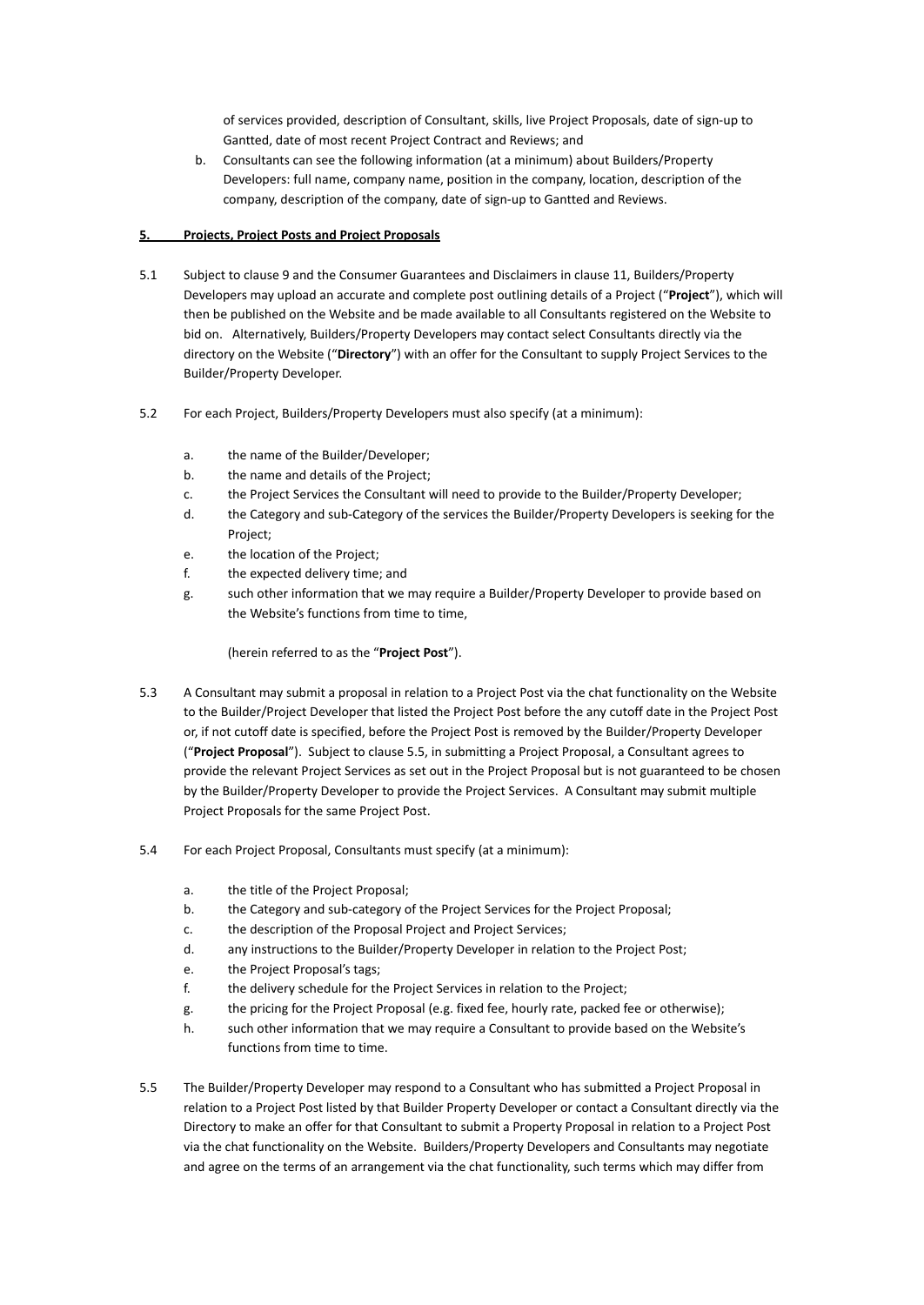the Project Proposal.

- 5.6 Where the Builder/Developer accepts a Project Proposal from a Consultant or a Builder/Developer and Consultant otherwise agree to work together on a Project Proposal ("**Awarded Project**"), then the Builder/Property Developer and the Consultant will be deemed to have entered into a separate contract under which the Builder/Property Developer agrees to purchase and the Consultant agrees to provide the Builder/Property Developer with the Project Services as outlined in the Project Proposal ("**Project Contract**"). The parties must contact each other and arrange to enter into a separate legal contract in which the obligations of the parties are clearly set out, including the details of the Project, payment and other terms and conditions applicable to the Project. Gantted is in no way a party to a Project Contract and is not liable for any actions or in actions of parties to a Project Contract.
- 5.7 Despite clause 5.6, the Project Contract incorporates the terms and conditions of these Terms of Use (to the extent they apply to the Builder/Property Developer and the Consultant) and any additional terms and conditions agreed upon by the Builder/Property Developer and the Consultant, including the description of the Project services to be provided by the Consultant and the fees being paid to the Consultant in exchange for the Project services. You agree not to enter into any Project Contract that conflicts with the terms and conditions of these Terms of Use. The terms and conditions of these Terms of Use will take priority over the terms and conditions of the Project Contract to the extent of any inconsistency.
- 5.8 By submitting a Project Proposal in relation to a Project Post, accepting a Project Proposal in relation to a Project Proposal or otherwise agreeing to work together with another Registered User on a Project, a Builder/Developer or Consultant confirms he or she is legal entity entitled to and capable of meeting the requirements of the Project Contract, and has any and all current permits and licences required to enter into the Project Contract.
- 5.9 Registered Users are free to withdraw Project Posts, Project Proposals and offers made to other Registered Users via the chat functionality, and to vary a Project or Project Proposal at any time prior to the formation of a Project Contract. Changes to a Project after the formation of a Project Contract may only be made by mutual agreement of the parties.
- 5.10 Each Consultant hereby warrants with respect to each service they offer, promote, or gift to a Builder/Property Developer as part of a Project, that they are solely responsible for any and all services provided; and that they are compliant with all Applicable Laws when offering, promoting and gifting their services as part of the Project to Builders/Property Developers.
- 5.11 Nothing in this clause 5 or these Terms of Use renders us a party to any Project Contract. We do not supply or receive services under the Project Contract and are not responsible for the either party's performance under the Project Contract.
- 5.12 A Builder/Property Developer is not bound to accept a Project Proposal received from a Consultant. Consultants have no obligation to submit any Project Proposals or accept any offers from Builders/Property Developers.
- 5.13 Consultants can direct any questions in relation to a Project Post to the relevant Builder/Property Developer via the chat functionality on the Website.

## **6. Identity Verification**

- 6.1 We may include information to help Users to verify the identity of other Users ("**Identity Verification**"). This information may include: integration and verification with social networking sites such as LinkedIn and verification of payment information.
- 6.2 You agree that the Identity Verification may not be fully accurate as all Website Services are dependent on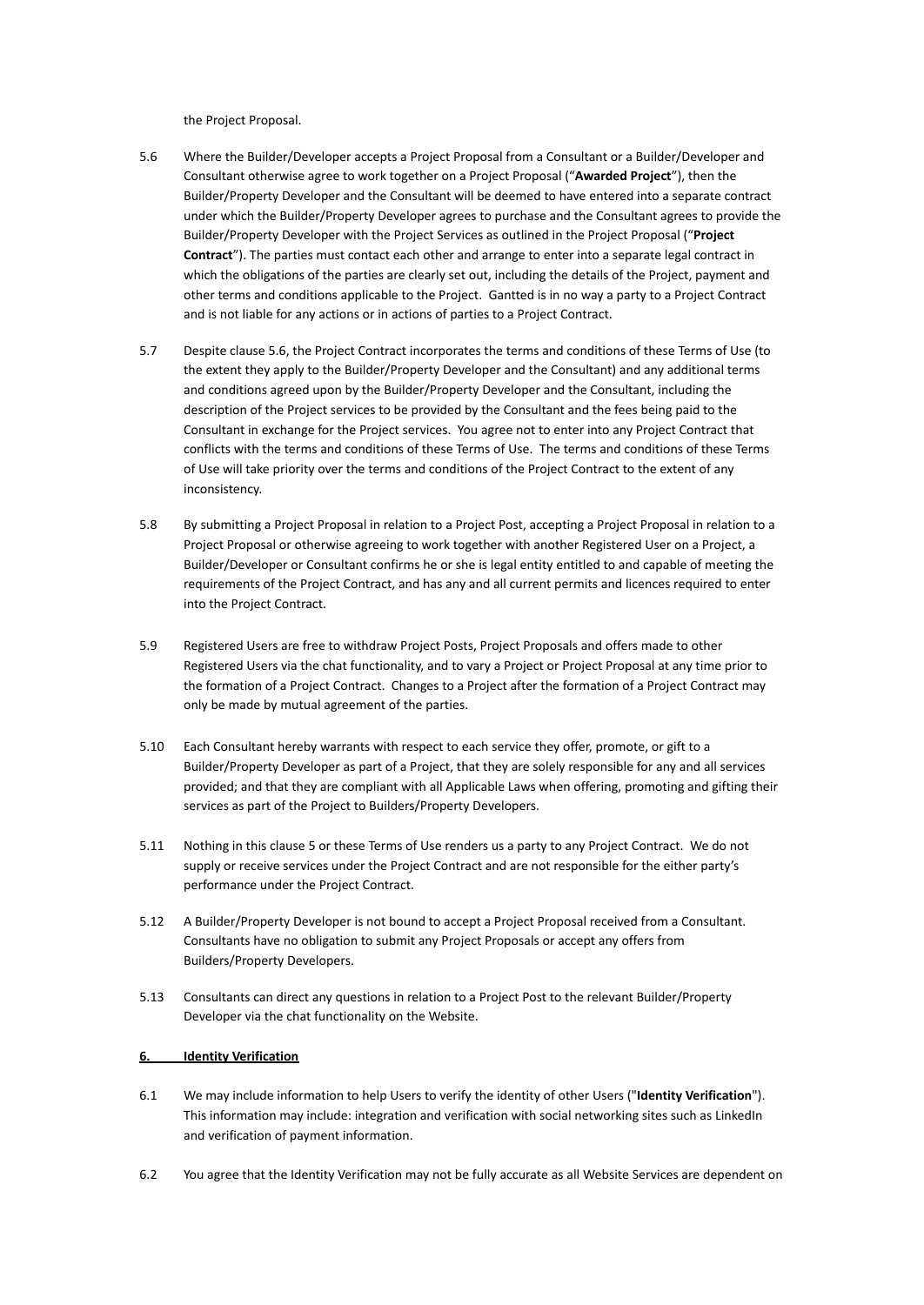User-supplied information and/or information provided by third parties.

- 6.3 Users are solely responsible for identity verification and we accept no responsibility for any information provided as part of the Identity Verification.
- 6.4 Our processes used for Identity Verification may be modified at any time.

### **7. Privacy**

- 7.1 When operating the Website, we will collect, handle and use your Personal Information in accordance with our Privacy Statement - see [Gantted.com/policy](https://www.gantted.com/policy).
- 7.2 By registering a User Account, you acknowledge that you have read our Privacy Statement and consent to our collection, use and disclosure of your personal information in accordance with our Privacy Statement.

### **8. Registered User Conduct**

- 8.1 Your access to, and use of, the Website is subject to all conditions specified in these Terms of Use. If you breach any such conditions, we will be entitled to take any reasonable action, including terminating your User Account or taking legal action against you, in our sole discretion.
- 8.2 You must comply, and are solely responsible for complying, with Applicable Laws. Subject to any law to the contrary, we do not otherwise guarantee or warrant that your proposed or actual use of the Website including entering into a Project Contract, complies with Applicable Laws that may apply to your activities on the Website.
- 8.3 You agree that you will not:
	- a. use the Website for any purpose that is illegal, unlawful or prohibited by these Terms of Use;
	- b. interfere or attempt to interfere with, or obtain or attempt to obtain unauthorised access to, the proper working of the Website or any Content, including (without limitation) through:
		- 1. hacking or use of automated devices, scripts or bots;
		- 2. destructive transmission of viruses, malware or any code or other conduct of a disruptive or destructive nature;
		- 3. reverse engineering, circumventing, damaging, disassembling, attempting to discover the source code; or
		- 4. other illegitimate means;
	- c. contact Users of the Website Services for the purpose of sending unsolicited offers, advertisements, spam, junk e-mails;
	- d. contact Users for the purpose defaming, abusing, threatening or defrauding Users;
	- e. impersonate any entity or falsely claim an affiliation with any person or entity;
	- f. scrape or otherwise obtain any data from the Website for any purpose or use any Content to spam third parties; or
	- g. contribute or distribute any User Content via the Website that infringes Applicable Laws or any other legislation or regulations of any applicable jurisdiction (including without limitation the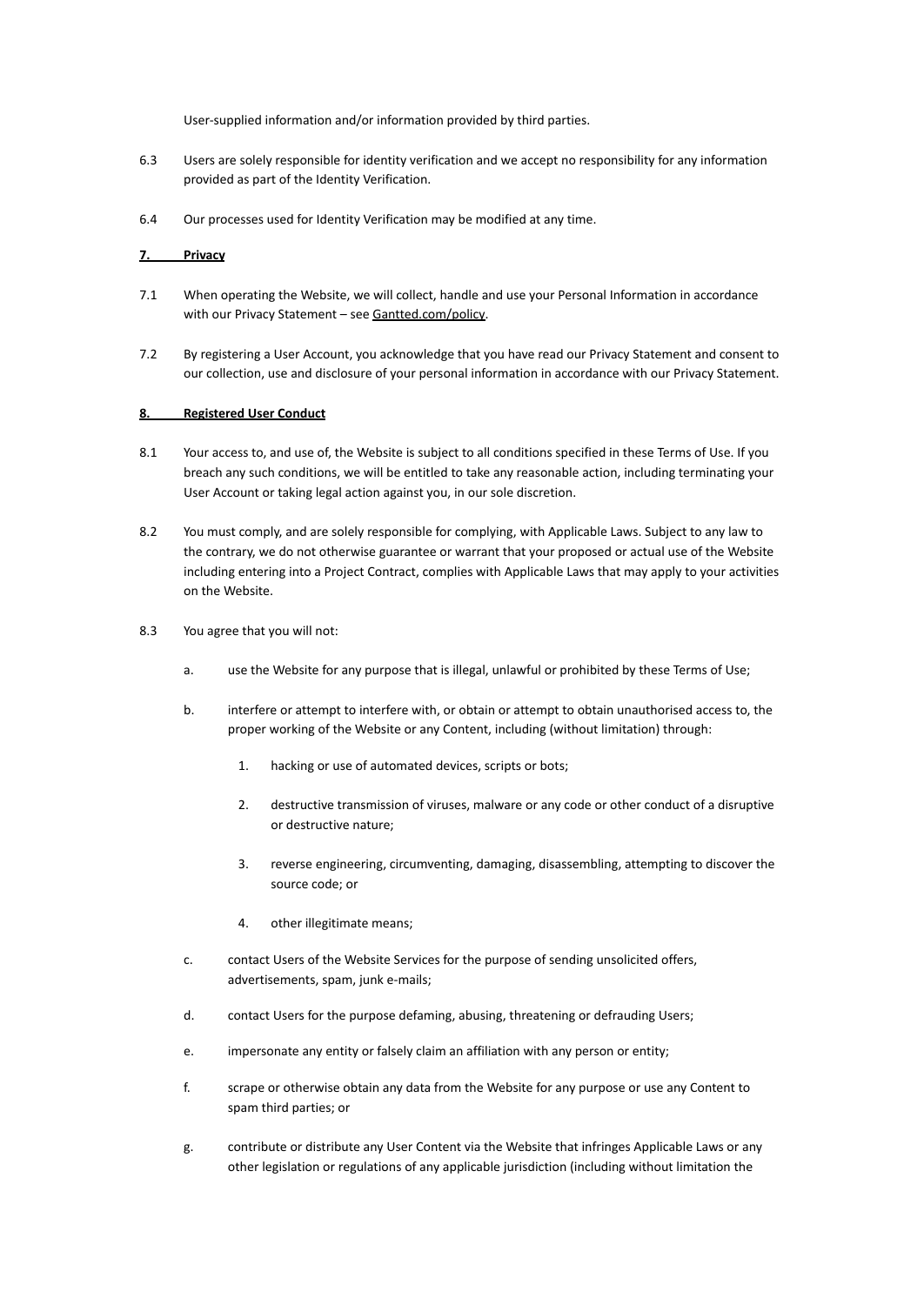jurisdiction in which you are using the Website). You agree that any legal consequences arising from a claim or action for infringement of any such legislation or regulation based on contributing or distributing User Content via the Website are your sole responsibility and you are wholly liable for such claims or actions.

- 8.4 You warrant that your User Content does not contain any:
	- a. offensive, defamatory, obscene, blasphemous, hateful, violent, bullying, discriminatory or threatening language, or content that creates a risk of personal injury or property damage or makes any threat to people or public safety;
	- b. illegal, false, fraudulent, misleading or deceptive conduct, including but not limited to blackmail, extortion, financial or personal scams and attempts to impersonate others;
	- c. Content that infringes the personal or proprietary rights of others, including but not limited to Intellectual Property rights and rights to privacy; or
	- d. spam, publicity or promotion of commercial activities or commercial content not specifically authorised by us with our prior written consent.
- 8.5 You are solely responsible for any uploading or sharing of User Content on the Website in accordance with clause 10. By contributing User Content to the Website, you must not infringe the rights (including Intellectual Property rights) of any other User or third party or act in a way that constitutes a breach of any agreement you may have with any person. Subject to clause 12, we are not responsible or liable for any User Content that is uploaded to, shared via, displayed on or transmitted via the Website that does not comply with these Terms of Use.
- 8.6 You must have the right to purchase or provide Project Services under a Project Contract. Builders/Property Developers warrant and agree that they hold any and all necessary permits and licenses. You must comply with your tax obligations in relation to any benefits received under a Project Contract.
- 8.7 You warrant to us that you have the full capacity to provide the warranties regarding User Content set out in this clause 8, clause 9 and elsewhere in these Terms of Use.

# **9. Uploading User Content and Reviews**

- 9.1 You agree to share or upload Content (including Project Content) to the Website only if all of the following conditions are met:
	- a. you are the owner of all Intellectual Property rights in the Content ("**Content IP**") and can license the use of the Content IP to us in accordance with clause 10.4;
	- b. if you are not the owner of the Content IP, you have all necessary licenses, permissions and consents to upload the Content containing Content IP to the Website and license the use of the Content IP to us in accordance with clause 10.4; and
	- c. if the Content contains any Intellectual Property owned by a third party ("**Third Party Content IP**") in conjunction with the Content IP, you have all necessary licenses, permissions and consents to upload the Content containing Third Party Content IP to the Website and license the use of the Third Party Content IP to us in accordance with clause 10.4.
- 9.2 We retain the right (without providing any notice to you) to remove, block, edit or monitor the User Content, at our sole discretion.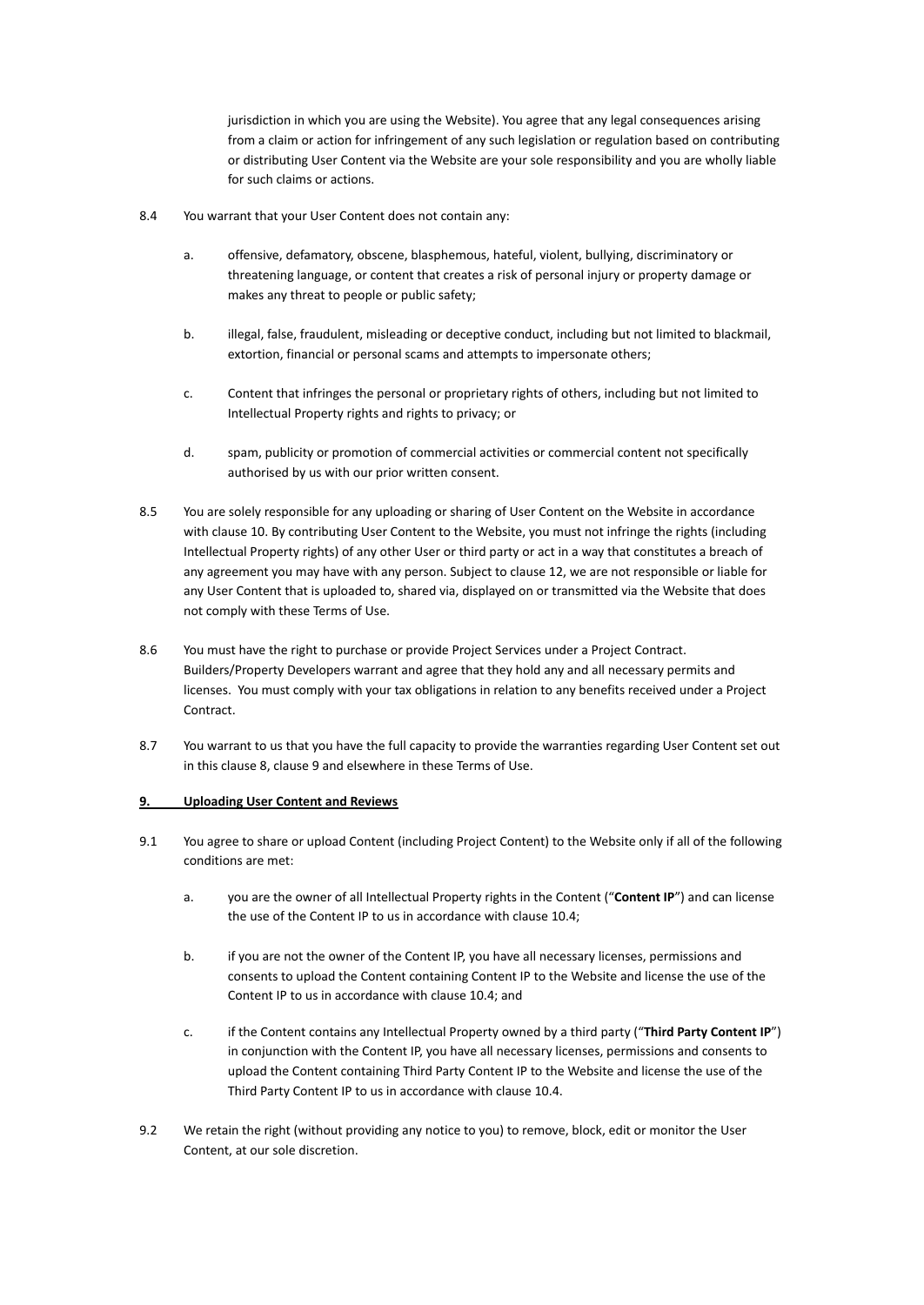- 9.3 After a Project is completed, Registered Users may leave public reviews and submit star ratings (collectively, "**Reviews**") about the Registered User they worked with on a Project. Reviews will reflect the opinion of the individual Registered User.
- 9.4 You must not manipulate the Reviews in any manner, such as instructing another Registered User to write a positive or negative Review about another Registered User.
- 9.5 We are not responsible for any User Content (including Reviews) that is created, uploaded or submitted to, or otherwise appears via, the Website. We do not endorse, support, represent or guarantee the accuracy, completeness or reliability of User Content appearing on the Website. Also, we do not endorse or represent the views of opinions contained in any User Content.

## **10. Intellectual Property**

- 10.1 The Intellectual Property subsisting in any aspect of the Website including without limitation text, graphics, artwork, logos, software, trade marks, designs, copyright, compilations, algorithms, source code, video recordings and audio recordings, as well as the structure, layout, user interface and "look and feel" of the Website, but excluding User Content ("**Website IP**"), is exclusively owned and controlled by us and/or our third party affiliates, licensors and/or licensees, and is protected by Australian and international law governing intellectual property rights. The Website IP remains our exclusive property throughout the world in perpetuity.
- 10.2 You are not permitted to save, download, reproduce, display, copy, alter, conceal, adapt, perform, transmit, broadcast, sell, license or otherwise exploit any Website IP unless you have express prior written authorisation from us. Any unauthorised use of Website IP by Users is strictly prohibited.
- 10.3 Subject to the rights granted to us under clause 10.4, you will retain exclusive ownership and/or control of any Intellectual Property subsisting in any User Content which you share via, or submit or upload to, the Website.
- 10.4 Notwithstanding clause 10.3, you hereby grant to us a perpetual, non-exclusive, fully paid, royalty-free, transferable, sub-licensable, non-revocable, unlimited, worldwide licence to reproduce, exploit, use, copy, reproduce, process, adapt, modify, publish, transmit, display and distribute any User Content which you share via, or submit or upload to, the Website, in any and all media, at our sole discretion.

## **11. Consumer Guarantees and Disclaimers**

- 11.1 Where you acquire our Website Services as a Consumer, we will provide our Website Services to you in accordance with any Consumer Guarantees under the ACL. Nothing in these Terms of Use overrides, excludes, limits or otherwise restricts any Consumer Guarantees applicable to you under the ACL, to the extent that they do, this clause 11.1 will prevail.
- 11.2 Where you do not acquire our Website Services as a Consumer, or clause 11.1 does not apply, then to the extent permitted by law:
	- a. we do not guarantee or warrant that the Website Services will be suitable or fit for any particular purpose, including the purpose for which the Services are ordinarily provided;
	- b. we do not guarantee or warrant that access to and use of the Website will be uninterrupted and fault-free at all times;
	- c. we do not provide any guarantee or warranty that you may view, access or use the User Content via the Website without infringing the Intellectual Property rights of a third party or for any incomplete, inaccurate, incorrect or out-of-date information in User Content on the Website; and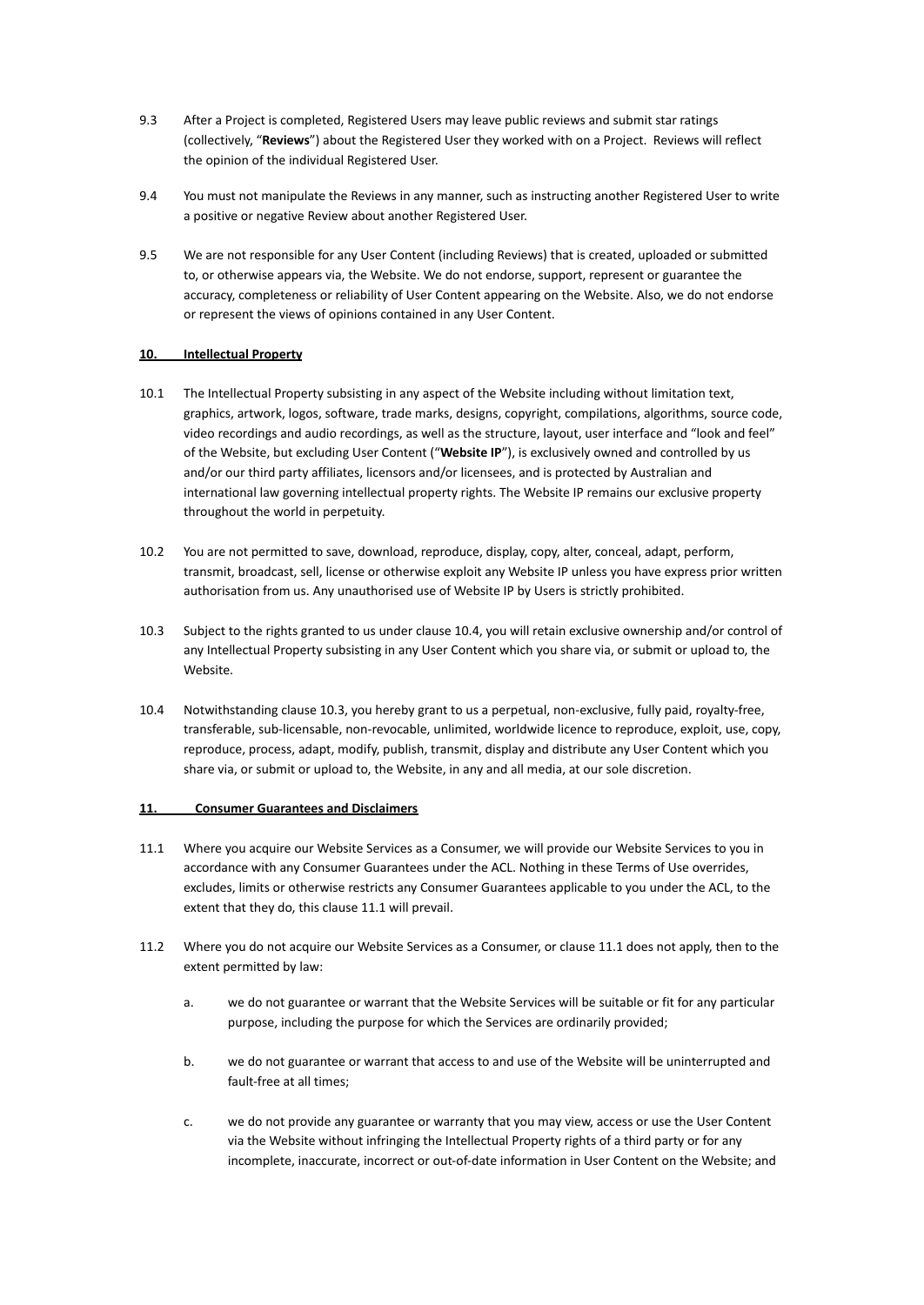- d. we otherwise exclude any term, condition or warranty that may otherwise be implied into these Terms of Use or otherwise relating to our Website Services.
- 11.3 In addition to clause 11.2, and subject at all times to clause 11.1, you acknowledge and agree that:
	- a. we not a party to any Project Contract entered into on the Website, and is not involved in providing Project Services in any capacity whatsoever. Accordingly, we do not warrant or guarantee any of the following: that you will find suitable Consultants for your Project, that the supply of any Project Services will compliant with Applicable Laws; the provision or non-provision of Project Services; that the Project Services will be fit for purpose or any other characteristic of Project Services for your Project; that Consultants will enter into Project Contracts; the quality, timeliness or appropriateness of Project Services or the performance of any Project Contract entered into on the Website;
	- b. we do not recommend or endorse any particular Consultant and do not provide any advice regarding the fitness for purpose of any Consultant and Builders/Property Developers must exercise their own due diligence on all Consultants before engaging a Consultant to provide Project Services;
	- c. Consultants are not employed or sub-contracted by us or any associate or employee or director or agent of us to provide Project Services to Builders/Property Developers;
	- d. all Projects are offered by Builders/Property Developers and not us, and all Project Services are provided by Consultants and not us; and
	- e. we are not responsible for any conduct of any User which occurs outside the Website, including the supply of any Project Services.
- 11.4 The Website may integrate with or host hyperlinks to third party web services, or host third party information or content within the Website. All third party content hosted on the Website is the responsibility of its author, and we do not endorse or represent the views or opinions contained therein. We are not responsible for any material contained on third party web services that is hosted on the Website in any way, and any dealings between you and third parties is your sole responsibility.

# **12. Liability**

- 12.1 If you are a Consumer, our liability to you for any Loss or Claim suffered as a result of us failing to comply with any Consumer Guarantees in relation to the Website Services during the relevant period ("**Affected** Period") is limited at our election to the resupply of the Website Services for a period equivalent to the period of the breach, or payment of the cost of resupply of the Website Services equivalent to Affected Period.
- 12.2 Subject to clause 11.1 and any liability we may have to you under clause 12.1,and to the extent permitted by law, us and our Representatives exclude, and you hereby release us and our Representatives from, all liability (whether arising under these Terms of Use, tort, negligence, statute or in any other way) for all Loss and Claims of any kind whatsoever directly or indirectly sustained by you in relation to any of the following matters ("**Website Matters**"):
	- a. your use of, or inability to use, the Website including entering into a Project Contract or participating in a Project;
	- b. a failure by a party to a Project Contract, to comply with the terms of that Project Contract;
	- c. any failure by us or other third parties to provide any information, service, feature or functionality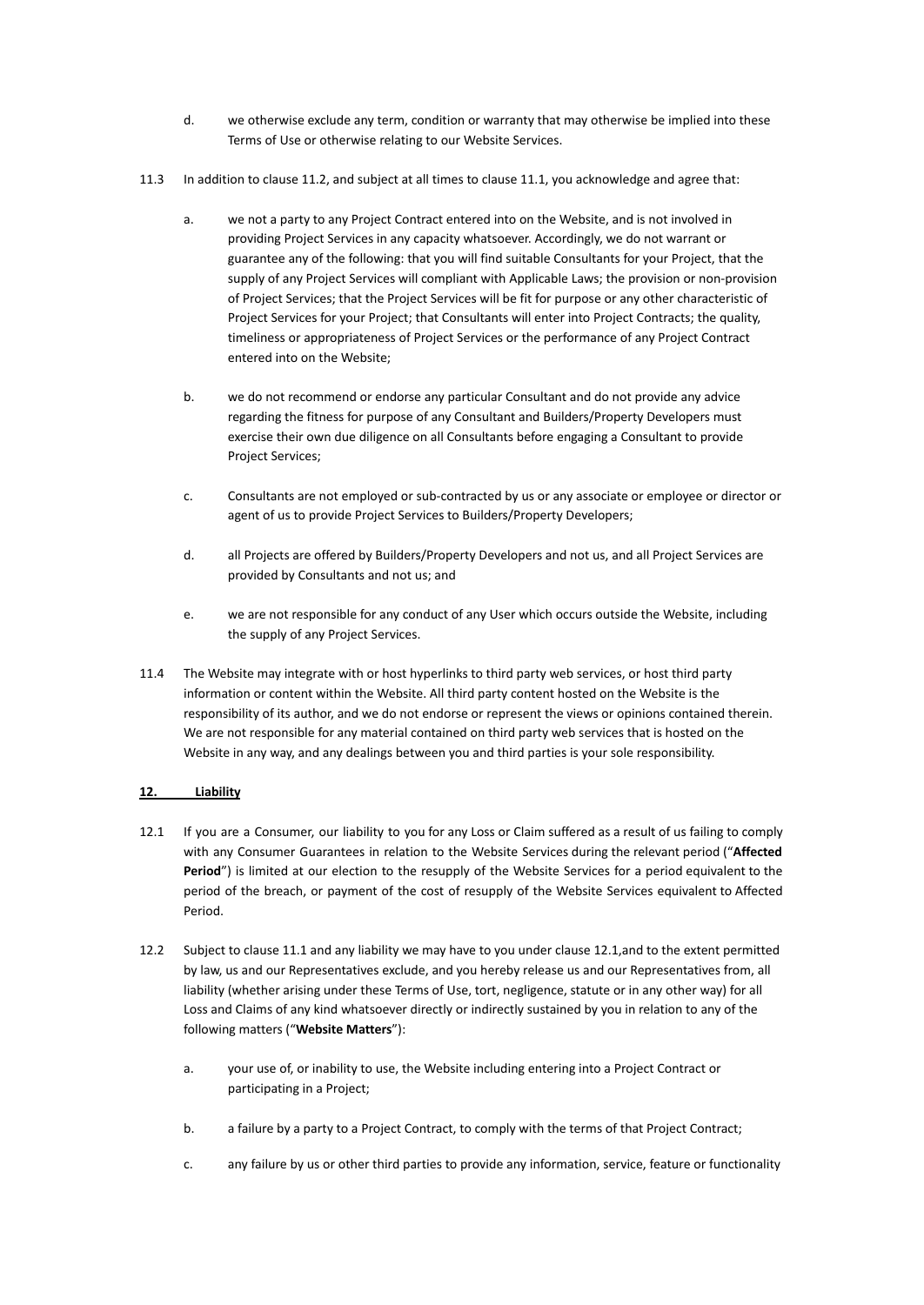via the Website;

| d. | any unauthorised submission of information to the Website; |
|----|------------------------------------------------------------|
|----|------------------------------------------------------------|

- e. statements or conduct of any third party using the Website;
- f. use of third-party services in conjunction with the Website by you;
- g. any communication or interaction between Users via the Website, whether online or offline;
- h. a failure by another User you interact or deal with via the Website to comply with these Terms of Use;
- i. any User Content that is uploaded, submitted, or otherwise appears, via the Website;
- j. where you fail to comply with any Applicable Laws when using the Website;
- k. where you fail to comply with any Applicable Laws or the Privacy Act when dealing with Personal Information in connection with the Website; and
- l. anything outside the reasonable control of us including without limitation natural disasters, acts of God, equipment or infrastructure failure, civil riots, war (include cyber attacks), strikes, data breaches, viruses or malicious code.
- 12.3 To the extent that any limitations of liability contained in these Terms of Use are ineffective or if any warranties are implied by law that cannot be excluded, then to the maximum extent permitted by law, our total aggregate liability to you is capped at the total monies you have paid (subject to deductions for refunds received) to any User or otherwise via the Website in the 12 month period prior to the limitation being ineffective or warranty not being able to be excluded.

## **13. Indemnity**

- 13.1 As a further condition of using the Website, you must indemnify us against all direct, quantifiable and reasonable Loss suffered by us and/or our Representative (whether based in negligence or any other tort, contract, statutory liability or otherwise) as a result of you breaching these Terms of Use, or otherwise from your use of Website or the Website Services.
- 13.2 Builder/Property Developer and Consultants may consider obtaining and maintaining the necessary amount of insurance cover (including but not limited to public liability insurance) appropriate to his or her obligations under these Terms of Use and Applicable Laws, or otherwise as required by law.

## **14. Termination**

- 14.1 We may terminate or suspend your access to the Website at any time, at our sole discretion and without notice to you effective immediately if we have reason to believe that you have failed to comply with these Terms of Use. For any other reason, we will give you 14 days' prior written notice.
- 14.2 You may terminate these Terms of Use by ceasing to use the Website and sending a request in writing to us (sent to [info@gantted.com\)](mailto:info@gantted.com) for the suspension of your User Account.
- 14.3 Upon termination, you will no longer have access to the functionality of the Website that requires a User Account. We will be under no obligation to store the User Content contributed through your User Account or provide you with further access to such User Content.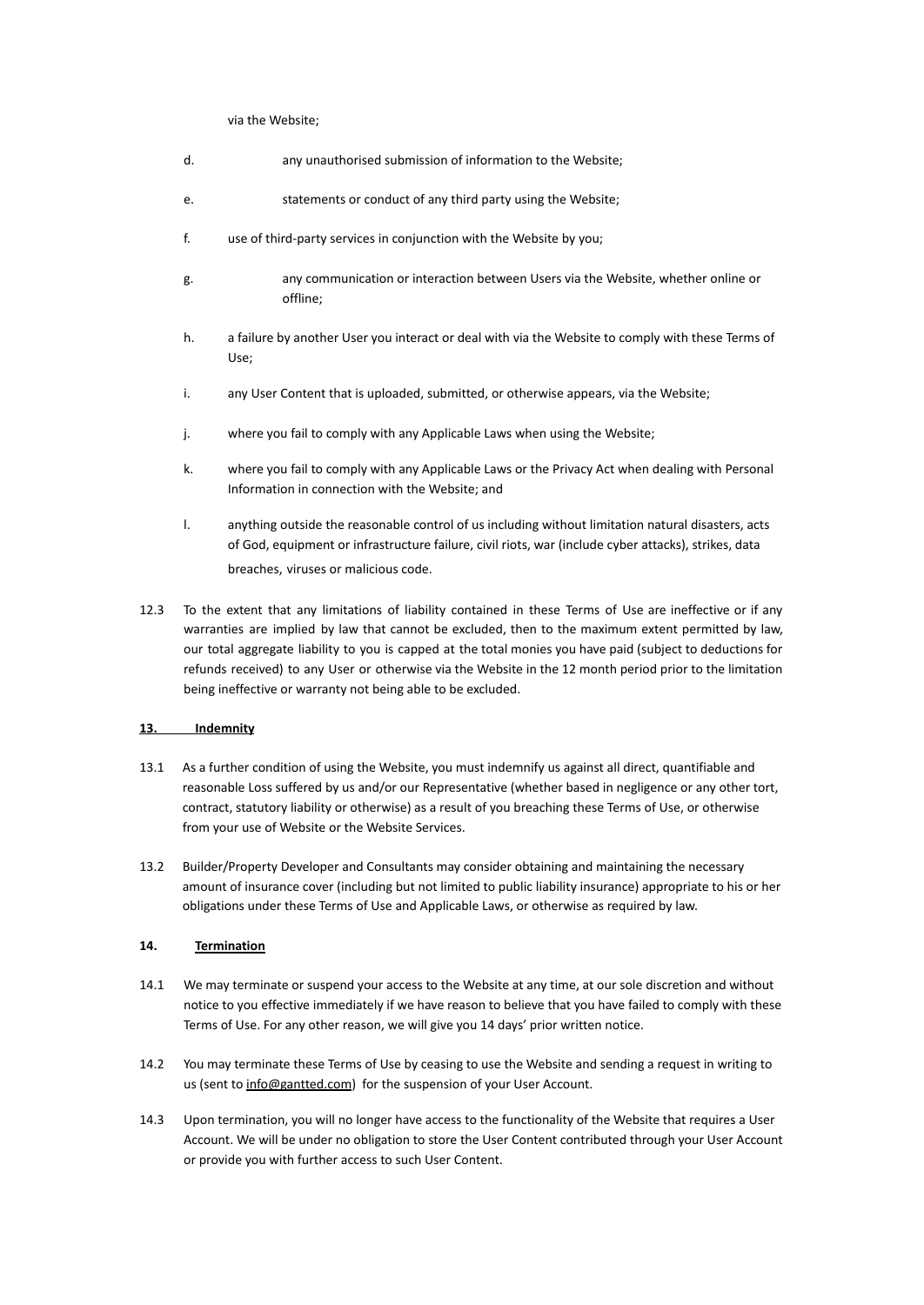#### 14.4 Notwithstanding clauses 14.1 to 14.3:

- a. any Personal Information or non-personal statistical information collected under these Terms of Use and the Privacy Statement may continue to be stored, used or disclosed within the scope of the purposes described in the Privacy Statement; and
- b. we may store any User Content on our servers at our discretion, whereby our rights under clause 10.4 will continue in perpetuity.

## **15. Jurisdiction & Choice of Law**

15.1 These Terms of Use are governed by and construed in accordance with the laws of the State of Victoria, Australia without giving effect to any conflict of laws principles. Any claim, cause of action or dispute arising out of these Terms of Use will be resolved exclusively in the courts of Victoria, Australia, and where applicable, the Federal Court of Australia or Federal Circuit of Australia, and you agree to submit to the personal jurisdiction of such courts for the purpose of litigating such claims.

## **16. Complaints and Dispute Resolution**

- 16.1 If a Builder/Property Developer and a Consultant have a dispute in connection with the performance of their respective obligations under a Project Contract, we expressly disclaim any responsibility or liability in relation to such disputes. Subject to the aforementioned, we may, but we are not obliged to investigate, assist or involve ourselves in such disputes, at the specific request of Builder/Property Developer or a Consultant. In the event that we investigate, assist or otherwise involve ourselves, both parties will jointly and severally indemnify us against any and all costs and expenses incurred by us in relation to our investigation, assistance or involvement of the dispute.
- 16.2 Registered Users may report inappropriate or infringing User Content on the Website or other breaches of these Terms of Use by other Registered Users to us. All Registered Users agree to in good faith, assist us, provide us with the information that we require, and do such other things reasonably necessary to enable us to investigate the complaint and to take appropriate action to enforce these Terms.
- 16.3 Any complaints about us or a disputes with us in relation to these Terms of Use or the Website Services ("**Dispute**") by a Registered User must first be dealt with in accordance with clauses 16.3 to 16.5, before commencing any court or arbitration proceedings other than for urgent interlocutory relief.
- 16.4 The Registered User must give us written notice at [info@gantted.com](mailto:info@gantted.com) of the dispute adequately identifying and providing details of the Dispute ("**Dispute Notice**"). Notwithstanding the existence of a Dispute, both parties shall continue to perform their obligations under these Terms of Use.
- 16.5 If a Dispute is not resolved by agreement within 20 business days of us receiving a Dispute Notice, either party may refer the Dispute to confidential mediation to be conducted by an independent mediator appointed by agreement between the parties, or failing agreement within 30 business days of us receiving the Dispute Notice, by a person appointed by the Chair of Resolution Institute, (ACN 008 651 232, Level 2, 13-15 Bridge Street, Sydney NSW 2000; telephone: 02 9251 3366, email: infoaus@resolution.institute) or the Chair's designated representative. The Resolution Institute Mediation Rules shall apply to the mediation unless otherwise agreed. The costs of the mediator shall be borne equally between the disputing parties.

## **17. Miscellaneous**

- 17.1 All prices shown on the Website are in Australian dollars and exclusive of GST. All prices are subject to change.
- 17.2 We reserve the right to perform maintenance of the Website (whereby the functionality of the Website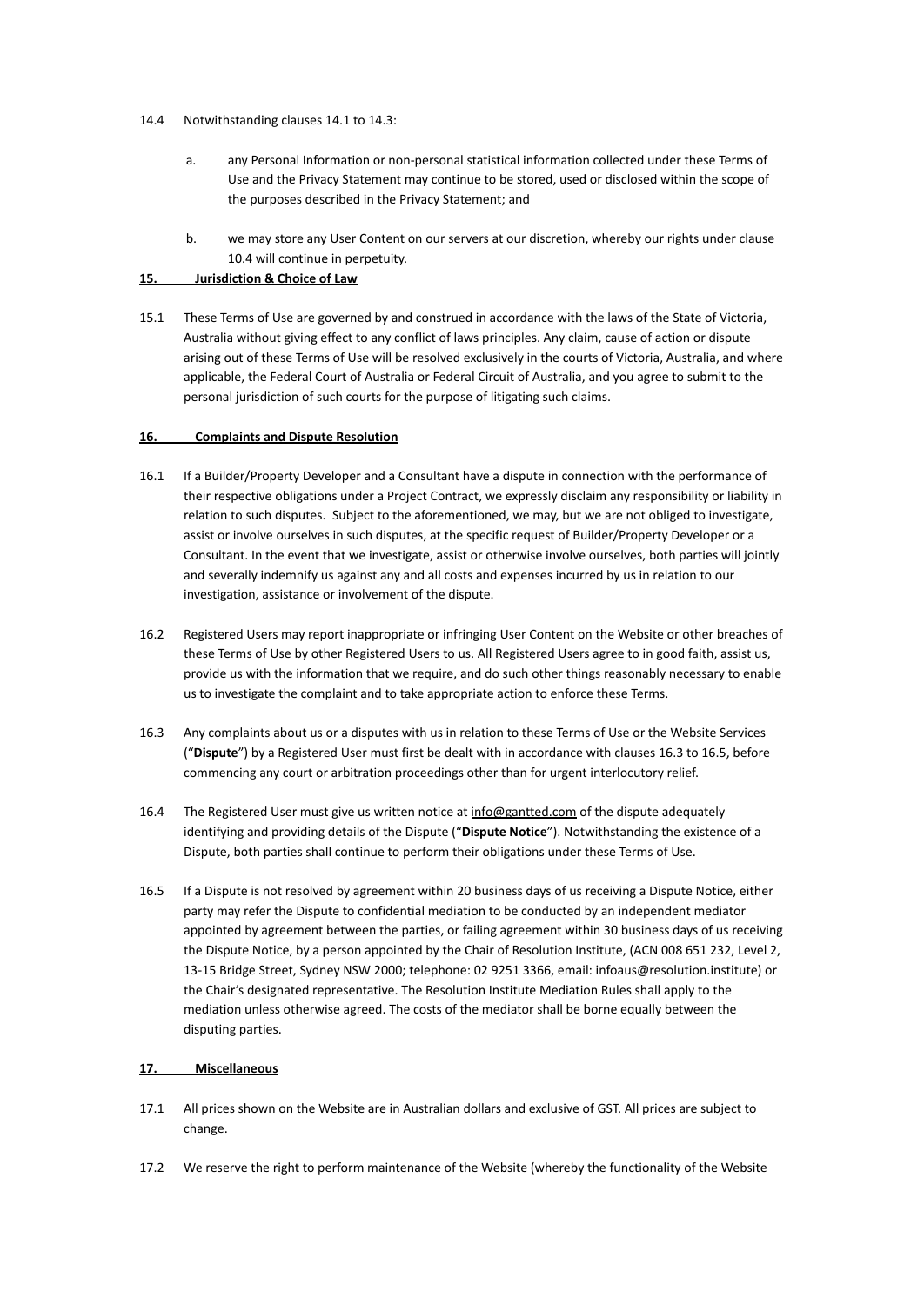may not be accessible for a certain period of time) without notice to you.

- 17.3 From time to time we may run promotions or offer discounts or benefits of any one or more Users subject to additional terms and conditions which shall prevail in the event of any inconsistency over these Terms of Use. We reserve the right to offer, withdraw, change, cancel or determine the eligibility for any such promotions, discounts or benefits.
- 17.4 If we are involved in a sale, merger or other restructuring, it may need to assign its position under these Terms of Use to a third party, which it will have the right to do so at its sole discretion. We will also have the right to assign its position under these Terms of Use in other circumstances with your written consent. You may assign your position under these Terms of Use to a third party with our prior written consent.
- 17.5 The rights and obligations under these Terms of Use, which by their nature would reasonably continue beyond the expiration of termination of these Terms of Use, will survive the expiration of termination of these Terms of Use. Without limiting the generality of the foregoing, clauses 10, 11, 12 and 13 will survive the termination of these Terms of Use.
- 17.6 In the event that any one or more of the provisions contained in these Terms of Use would, for any reason, be held to be invalid, illegal or unenforceable, such invalidity, illegality or unenforceability shall not affect any other provisions of these Terms of Use and these Terms of Use shall be construed as if such provisions had never been contained herein.
- 17.7 The fact that a party fails to do, or delays in doing, something the party is entitled or obligated to do under these Terms of Use, does not amount to a waiver of any obligation of, or breach of obligation by, any other party.
- 17.8 If you, as a Builder/Property Developer or Consultant, fail to comply with the terms of a Project Contract and do not have a lawful excuse for such failure, then in addition to our rights under these Terms of Use to suspend or terminate any User Account, you may also be in breach of your obligations to both us and the Builder/Property Developer or Consultant with whom you are transacting under the Project Contract.

#### **18. Definitions and Interpretation**

18.1 The following definitions apply in these Terms of Use:

**"ACL"** means the Australian Consumer Law, being *Schedule 2 of the Competition and Consumer Act 2010 (Cth)*.

**"Applicable Laws"** means any and all applicable laws, statutes, regulations, instruments and by-laws and all other subordinate legislation or orders made by any authority with jurisdiction over any Project Contracts, and use of the Website by Registered Users.

**"Awarded Project"** has the meaning provided in clause 5.6.

**"Builder/Property Developer"** means a Registered User who is a Builder/Property Developer.

**"Category"** or **"Categories"** means the different categories (as defined by Gantted) in which Project Services offered by Consultants are classified on the Website, and which may be updated by Gantted from time to time.

**"Claim"** mean any allegation, debt, cause of action, liability, claim, proceeding, suit or demand of any nature, whether present or future, fixed or unascertained, actual or contingent, at law, in equity, under statute or otherwise.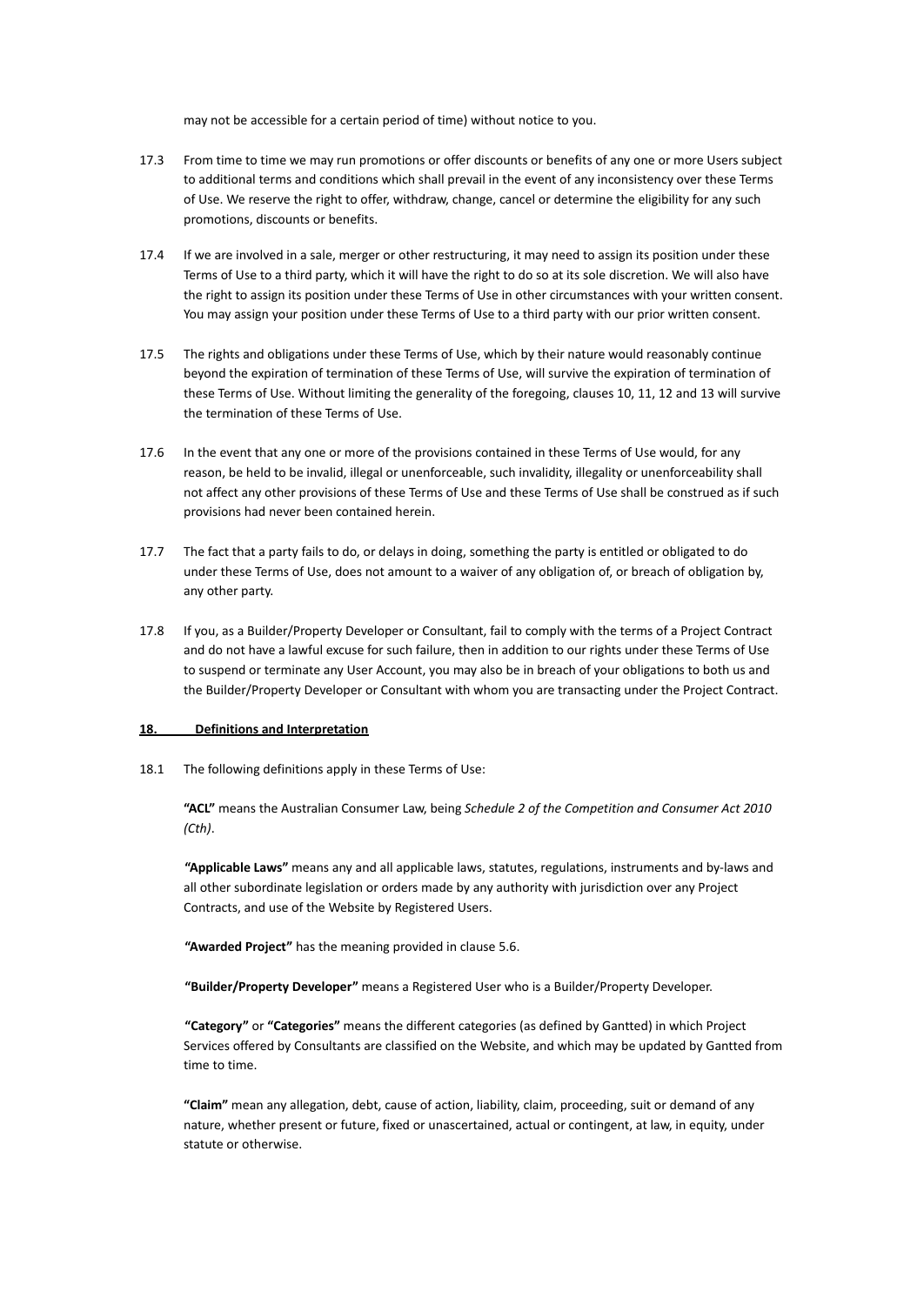**"Consultant"** means a Registered User who is a Consultant.

**"Consumer"** is a "Consumer" as defined under the ACL.

**"Content"** means all content on the Website including without limitation text, photographs, logos, names, designs, information, Personal Information, financial information, data, drawings, URL links, video recordings and audio recordings.

**"Directory"** has the meaning provided for in clause 5.1.

**"GST"** is as defined in GST Act; "**GST Act**" means *A New Tax System (Goods and Services) Act 1999* (Cth); and **"GST Laws"** means the GST Act and all related subsidiary regulations.

**"Guests"** means people who visit, view, browse, access or otherwise have limited use the Website but who are not Registered Users.

**"Intellectual Property"** means all intellectual property and quasi-intellectual property rights (past, present and future) conferred by law (whether registered or unregistered) including without limitation business names, trade marks, patents, designs, copyright, trade secrets, computer programs, databases, inventions, moral rights and all proprietary rights and all other intellectual property defined in Article 2 of the Convention Establishing the World Intellectual Property Organisation (July 1967).

**"Loss"** means loss, damage, liability, charge, expense, payment or cost of any nature or kind, including all legal and other professional costs (calculated on an indemnity basis).

**"Payment Method"** means valid payment details for credit cards/debit cards, or any other payment methods such as PayPal accounts or direct debit arrangements through nominated bank accounts, available from time to time on the Website.

**"Personal Information"** means any information or opinion which can reasonably identify an individual.

**"Website Services"** means the services listed in clause 0 and any subsidiary services provided by us via or in relation to the Website from time to time.

**"Privacy Act"** means the *Privacy Act 1988* (Cth) as amended from time to time.

**"Privacy Statement"** means the Privacy Statement for the Website as amended or updated from time to time, a copy of which can be found on the following webpage: gantted.com/policy.

**"Project"** means an building or construction project owned or operated by a Builder/Property Developer and which is posted on the Website for Consultants to submit Project Proposals, or Builders/Property Developers to otherwise negotiate to work together for the purpose of the Builder/Property Developer finding appropriate Consultants to supply Project Services.

**"Project Contract"** means an agreement between a Builder/Property Developer and a Consultant for the provision of services by a Consultant to the Builder/Property Developer in relation to a Project. The Project Contract is a separate legal document entered into by the parties after the date of an Awarded Project.

**"Project Post"** has the meaning specified in clause 5.2.

**"Project Proposal"** has the meaning provided in clauses 5.3 and 5.4.

**"Registered User"** means a user who has registered an account on the Website. A Registered User may be